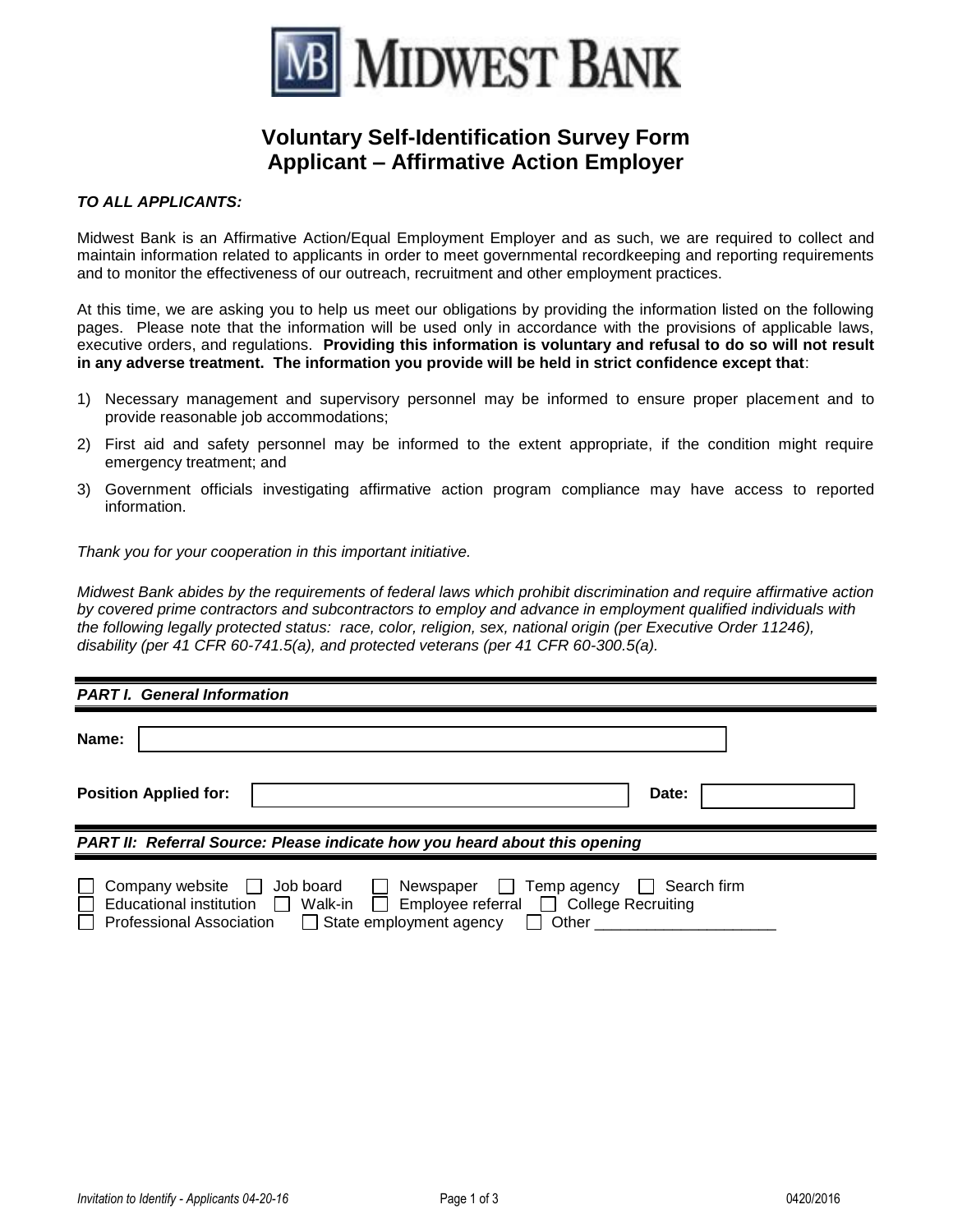

### *PART III. Gender, Ethnicity and Race Information:*

#### **Gender**

| <b>CHECK ONE:</b> | Male                                                                                                                                                 |
|-------------------|------------------------------------------------------------------------------------------------------------------------------------------------------|
|                   | Female                                                                                                                                               |
|                   | choose not to disclose this information                                                                                                              |
| <b>Ethnicity</b>  |                                                                                                                                                      |
| <b>CHECK ONE:</b> | □ Hispanic or Latino (a person of Cuban, Mexican, Puerto Rican, South or Central<br>American, or other Spanish culture or origin regardless of race) |
|                   | □ Not Hispanic or Latino (if not Hispanic or Latino, please address race below)                                                                      |
|                   | choose not to disclose this information                                                                                                              |

# **Race**

| CHECK ONE: (do not<br>respond if you selected<br>Hispanic or Latino<br>above) | White (Not Hispanic or Latino): a person having origins in any of the original<br>peoples of Europe, the Middle East, or North Africa                                                                                                                                                        |
|-------------------------------------------------------------------------------|----------------------------------------------------------------------------------------------------------------------------------------------------------------------------------------------------------------------------------------------------------------------------------------------|
|                                                                               | Asian (Not Hispanic or Latino): a person having origins in any of the original<br>peoples of the Far East, Southeast Asia, or the Indian Subcontinent, including, for<br>example, Cambodia, China, India, Japan, Korea, Malaysia, Pakistan, the Philippine<br>Islands, Thailand, and Vietnam |
|                                                                               | American Indian or Alaska Native (Not Hispanic or Latino): a person having origins<br>in any of the original peoples of North and South America (including Central<br>America), and who maintain tribal affiliation or community attachment                                                  |
|                                                                               | Black or African American (Not Hispanic or Latino): a person having origins in any<br>of the black racial groups of Africa                                                                                                                                                                   |
|                                                                               | □ Native Hawaiian or Other Pacific Islander (Not Hispanic or Latino): a person having<br>origins in any of the peoples of Hawaii, Guam, Samoa, or other Pacific Islands                                                                                                                      |
|                                                                               | Two or More Races (Not Hispanic or Latino): all persons who identify with more<br>than one of the above five races                                                                                                                                                                           |
|                                                                               | choose not to disclose this information                                                                                                                                                                                                                                                      |
|                                                                               |                                                                                                                                                                                                                                                                                              |

Please continue to next page to identify veteran status.